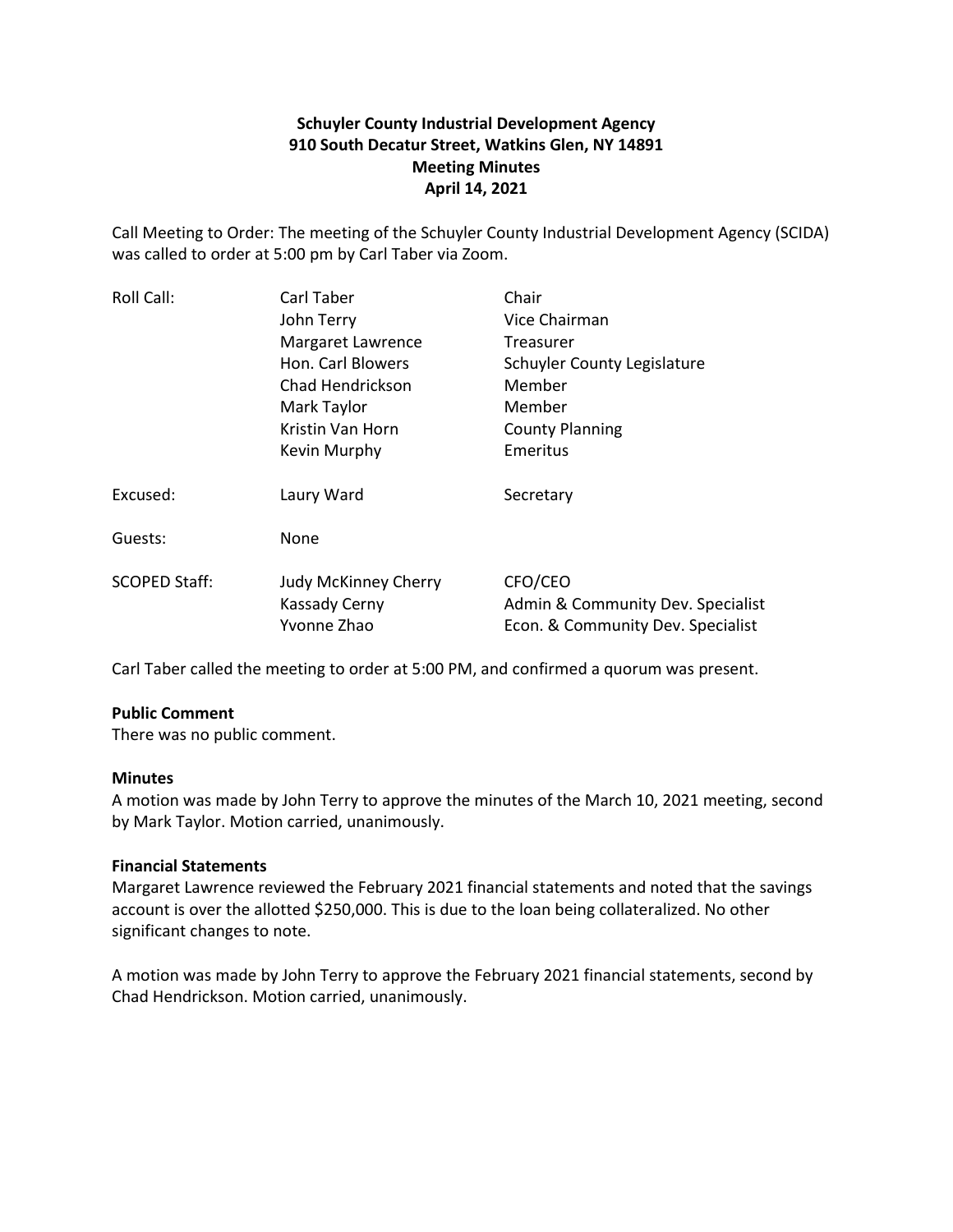#### **New Business**

By Laws Review- By laws were reviewed by John Terry. Edits were recommended and will be reviewed/approved by the full board at the May meeting.

Authorizing Resolution for First Second Development, LLC.- Authorizing resolution for the board to accept the application for the First Second Development, LLC. The ownership structure is identical to The Harbor Hotel- half ownership between Peter Krog and David Hart. This particular project is part of two other buildings that are also being renovated/modified. The VFW is the only building that financial assistance is being requested for. The second floor of the building will become market-rate, year-round apartments and the first floor will be a fitness center. The total project is 1.6 million in which a \$250,000.00 reimbursable DRI Grant, loans, and cash will fund. Twelve construction jobs will be created and will begin immediately after PILOT approval. They have received all of their approvals through the village. PILOT Request- \$72,000 in sales tax exemption and \$19,600 in property tax exemption- 10-year PILOT with full abatement for the additional increase for 5 years with a 20% increase for the remaining 5 years. Full market value of the property is \$304,000 in which they are already paying taxes on.

A motion was made by Carl Blowers to approve the Authorizing Resolution for First Second Development, LLC., second by Mark Taylor.

Roll Call: Carl Taber, Yes John Terry, Yes Margaret Lawrence, Yes Carl Blowers, Yes Chad Hendrickson, Yes Mark Taylor, Yes

Motion carried, unanimously.

Watkins Brewery Holdings, LLC PILOT Review- Judy overviewed the PILOT for the board. Project will allow \$96,000 in sales tax abatement. The PILOT is currently in year 5, in 2022 the payments will increase. The PILOT terminates in May of 2031. This PILOT is the first PILOT in which an admin fee was required.

## **ABO/PAAA Updates**

Judy McKinney Cherry reminded the board that prevailing wage starts in January of 2022 for projects of \$5,000,000 or 30% that receive assistance. All reports were submitted on time.

#### **Committee Reports**

Finance Committee – There was no meeting held. Governance Committee – There was no meeting held. Audit Committee – There was no meeting held.